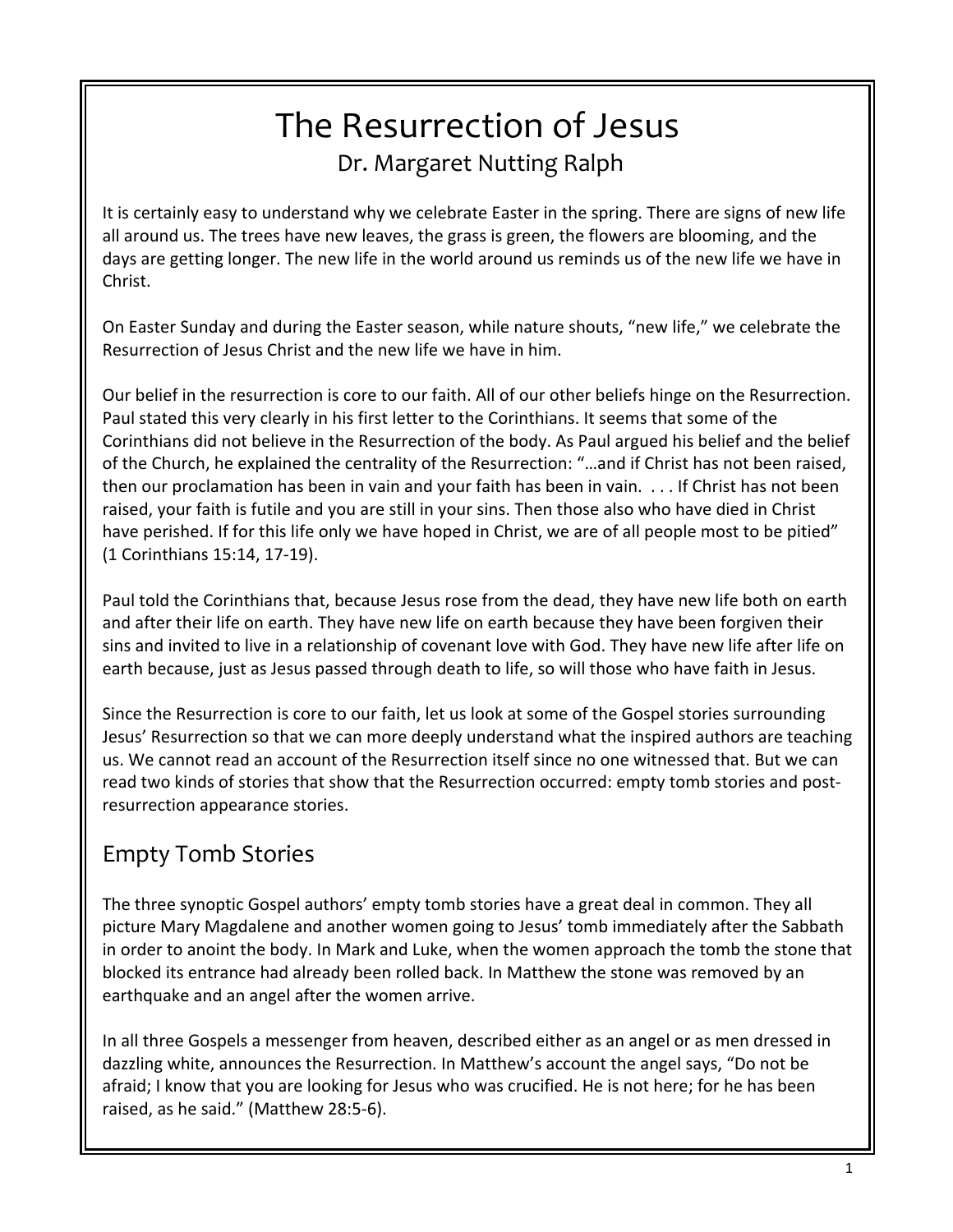In addition to having much in common, each of the Gospel authors has his own unique way of telling the stories surrounding Jesus. The unique aspects of the stories give us an insight into each Gospel author's particular interest and emphasis.

### Was the Body Stolen?

Sometimes a Gospel author includes specific details in order to argue against misunderstandings or charges that he knows are on the minds of those in his audience. We read earlier that Paul argued so fervently about the Resurrection of the body because some people in Corinth were denying it. Evidently some in Matthew's audience had been told that Jesus did not rise from the dead. Instead, they were told that his followers could claim a resurrection even though a resurrection had not occurred.

To counter this charge, Matthew includes details that we do not find in the other accounts. After Jesus is buried the chief priests and the Pharisees go to Pilate and say, "'Sir, we remember what that impostor said while he was still alive, "After three days I will rise again." Therefore command that the tomb be made secure until the third day; otherwise his disciples may go and steal him away, and tell the people, "He has been raised from the dead," and the last deception would be worse than the first.' Pilate said to them, 'You have a guard of soldiers; go, make it as secure as you can.' So they went with the guard and made the tomb secure by sealing the stone" (Matthew 27:63-66).

By telling the story in this way Matthew demonstrates that the disciples could not have stolen the body. Also, as we already noted, in Matthew when the women arrive the stone is still in place. The stone is removed by an earthquake and an angel. This means that Jesus arose while the stone was still in place.

Then Matthew accounts for the "rumor" that the body had been stolen. "While they were going, some of the guard went into the city and told the chief priests everything that had happened. After the priests had assembled with the elders, they devised a plan to give a large sum of money to the soldiers, telling them, 'You must say, "His disciples came by night and stole him away while we were asleep." If this comes to the governor's ears, we will satisfy him and keep you out of trouble.' So they took the money and did as they were directed." (Matthew 28:11-15).

On first reading this passage you might think that Matthew was painting a very negative picture of the Jews. However, Matthew was a Jew himself and his audience was Jewish. In his Gospel, Matthew was teaching his fellow Jews that Jesus was the new Moses who has authority from God to give a new law. In this story he is responding to a question that may well be on the mind of his audience: "Why was Jesus rejected by the leaders of his, and our, own religious tradition?"

In response to this question Matthew emphasizes the dishonesty of the particular religious leaders who turned Jesus over to the Roman court in order to have him crucified. Matthew's words cannot be used to paint a negative picture of Jews generally. The Jews are Matthew's own beloved people.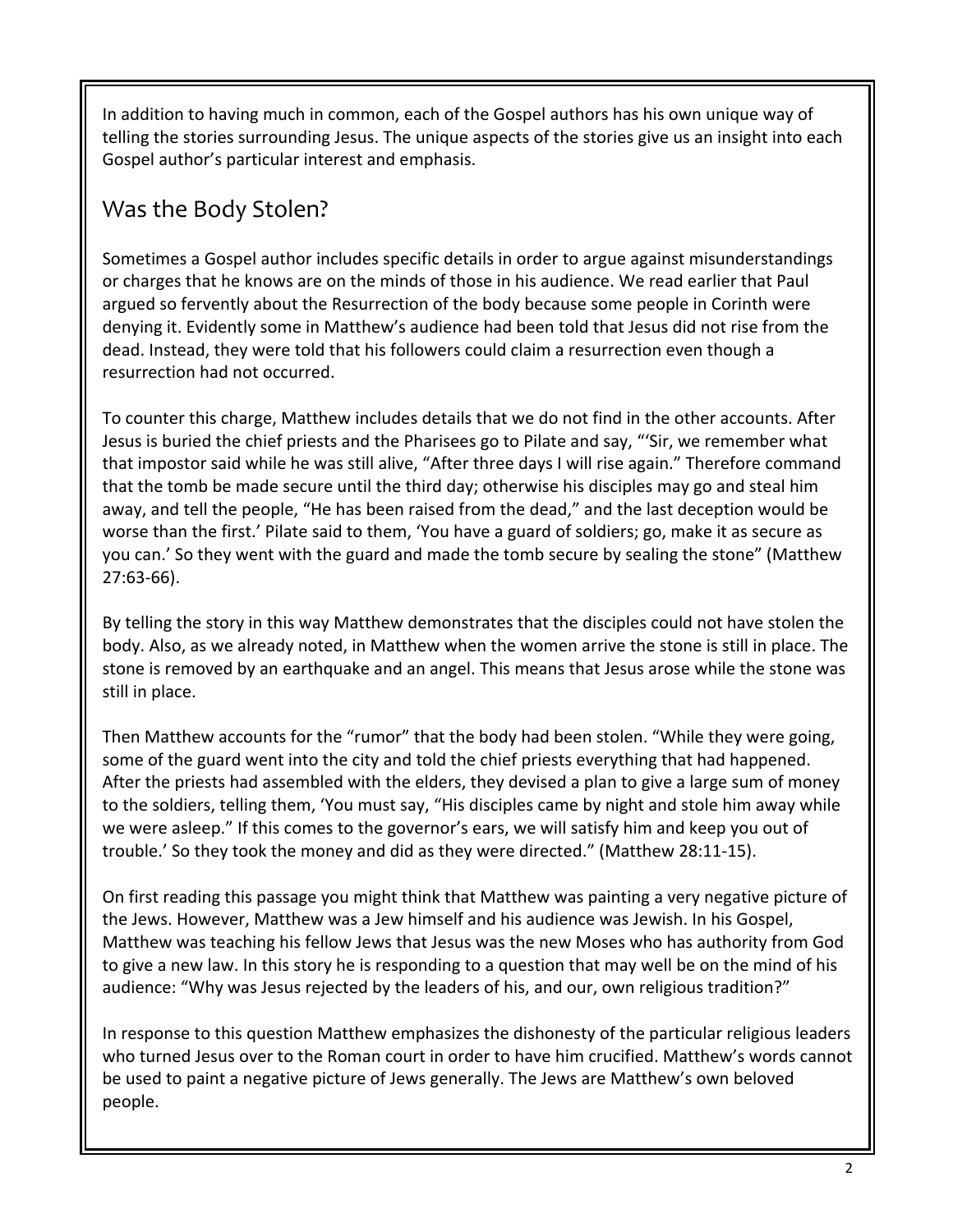### Faith Rooted in Love

The empty tomb stories in the Gospel of John also have unique details. In fact, John introduced a character who appeared first at the last supper and continues to have a prominent role through the remainder of his Gospel. This person is never named, but is simply called, "the beloved disciple," or "the disciple whom Jesus loved."

Scripture scholars believe that John introduced this character not to hide his own identity, as you may have been taught, but to emphasize that love is most important in one's relationship with Christ. In Gospel according to John it is the beloved disciple who first believes, even before he has seen the risen Christ.

In John's account, when Mary Magdalene went to the tomb and discovered the stone rolled back, there was no heavenly messenger to tell her the significance of what she had seen. John tells us that she ran to "…Simon Peter and the other disciple, the one whom Jesus loved, and said to them, 'They have taken the Lord out of the tomb, and we do not know where they have laid him'" (John 20:2). An empty tomb by itself does not lead Mary to believe in the resurrection. Mary will come to that understanding very soon when Jesus appears to her and calls her by name. (See John 20:11-18).

On receiving this alarming news, Peter and the disciple whom Jesus loved come to the tomb. "The two were running together, but the other disciple outran Peter and reached the tomb first. He bent down to look in and saw the linen wrappings lying there, but he did not go in. Then Simon Peter came, following him, and went into the tomb. He saw the linen wrappings lying there, ... Then the other disciple, who reached the tomb first, also went in, and he saw and believed" (John 20:4-6, 8).

In this account the disciple whom Jesus loved gets to the tomb first—love always gets there first. That disciple respects Peter's particular role and waits for Peter. But the disciple whom Jesus loved is the first to believe. In fact, only this beloved disciple believed before a post-resurrection appearance. John's account teaches us that a deep personal relationship of love with Jesus Christ is the most fertile ground for faith.

#### Post-Resurrection Appearance Stories

As was true with the empty tomb stories, each Gospel has post-resurrection appearance stories, but they differ from each other in details.

In order to understand the stories it helps to remember just how devastated and disillusioned the Apostles were by the events that had taken place. The Apostles had put their hopes in Jesus, but they had misunderstood who Jesus is and what Jesus is about. Jesus' followers were hoping that Jesus would free them from Roman domination. In the past God had sent messiahs and anointed ones to free Gods' people from political domination.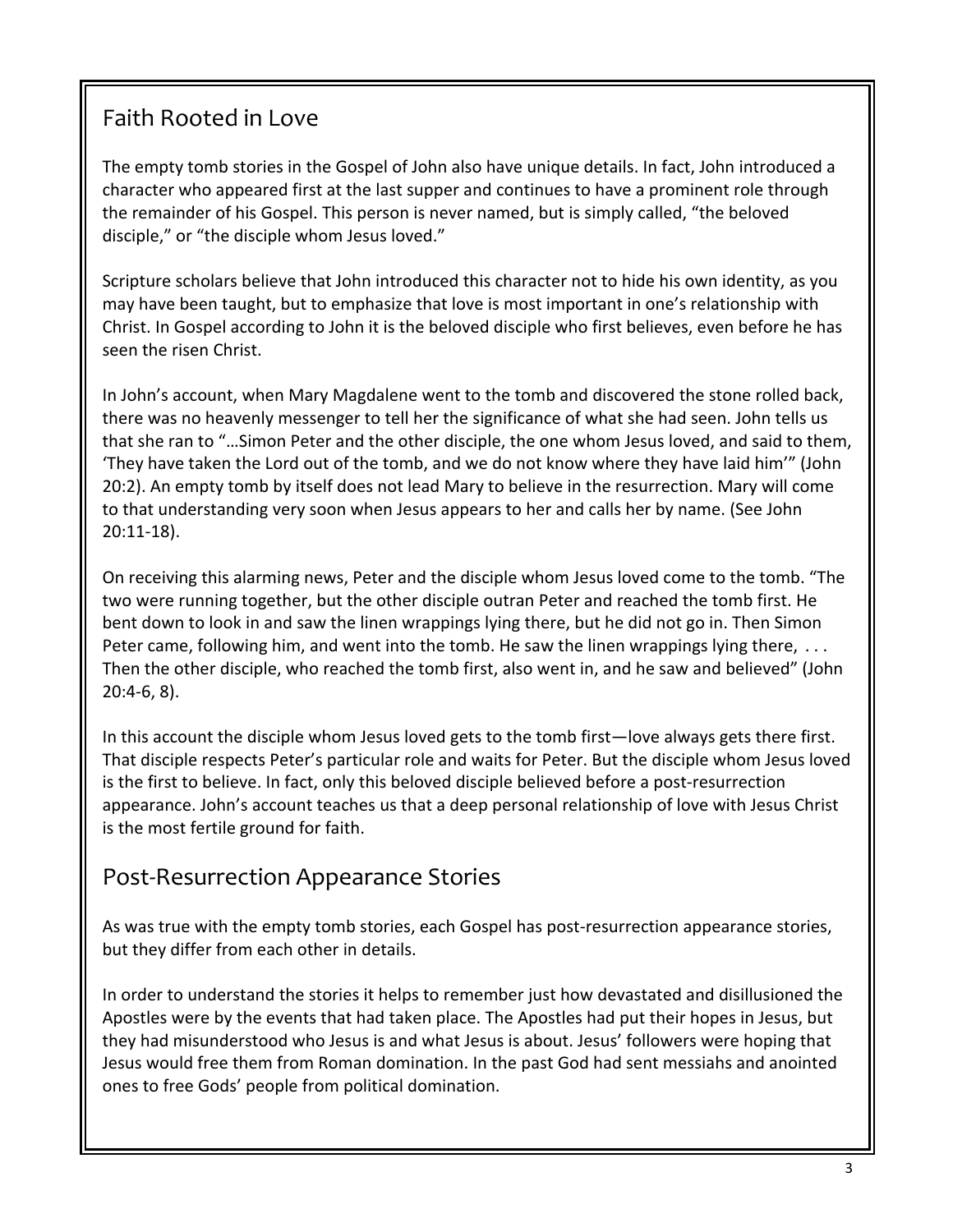But instead of defeating the Romans, Jesus had apparently been defeated by them. Jesus had received the death penalty and had died on the cross. To make matters worse, the Apostles had not been faithful to their beloved teacher and leader; instead they had all fled. Now, after the resurrection, but before they know that the resurrection has occurred, the disciples locked themselves in a room, living in fear. Many people, before they know the risen Christ, lived lives of fear.

In Mark's post-resurrection appearance story Jesus rebukes the eleven remaining apostles "for their unbelief and hardness of heart," but he nevertheless commissions them to "proclaim the good news to the whole creation" (Mark 16:15b). Mark, throughout his Gospel, emphasizes the failure of the apostles. This is because he is writing to people who are facing persecution. He wants them to see both the humanity of Jesus and the failures of the Apostles; that way they can identify with Jesus' suffering and the Apostles' weakness, and see the importance of remaining faithful under the most difficult circumstances.

In the Gospels according to Luke and John, Jesus offers the Apostles peace. John tells us that "Jesus came and stood among them and said, 'Peace be with you.' . . . The disciples rejoiced when they saw the Lord. Jesus said to them again, 'Peace be with you. As the Father has sent me, so I send you.'" (John 20:19b, 20b-21). Jesus offers peace not as a greeting or a wish, but as a gift. Those who live lives of fidelity to the risen Christ experience internal peace.

## On the Road to Emmaus

Among the disciples who were disappointed and disillusioned were the two disciples on the road to Emmaus. (See Luke 24:13-35.) Only Luke tells us this wonderful story. As the two disciples walked along on the first day of the week—the Sunday Jesus rose—they were "…talking with each other about all these things that had happened" (Luke 24:14). Jesus joined them on the road, but they did not recognize him. This is Luke's way of telling us that as we travel the journey of life, we too might fail to recognize the risen Christ in the strangers we meet along the way.

The two disciples were "looking sad." They have not yet heard the good news. They explain to the stranger their reason for being so depressed. They told him all that had occurred, how their hopes had been dashed by Jesus' crucifixion, and that some women were claiming that he was still alive. They obviously did not believe this claim or they would not be so downcast.

On hearing this the stranger says, "'Oh, how foolish you are, and how slow of heart to believe all that the prophets have declared! Was it not necessary that the Messiah should suffer these things and then enter into his glory?' Then beginning with Moses and all the prophets, he interpreted to them the things about himself in all the scriptures" (Luke 24:25-27). This is Luke's way of telling us that we can find the risen Christ in Scripture. It is because we believe in the Resurrection that we proclaim the Scripture every time we gather in Christ's name at Mass.

As the disciples approach their destination, they invite the stranger to stay with them. "When he was at the table with them, he took bread, blessed and broke it, and gave it to them. Then their eyes were opened, and they recognized him . . . " (Luke 24:30-31). You probably recognize the Eucharistic language in this account. At the Passover meal, as Jesus institutes what we have come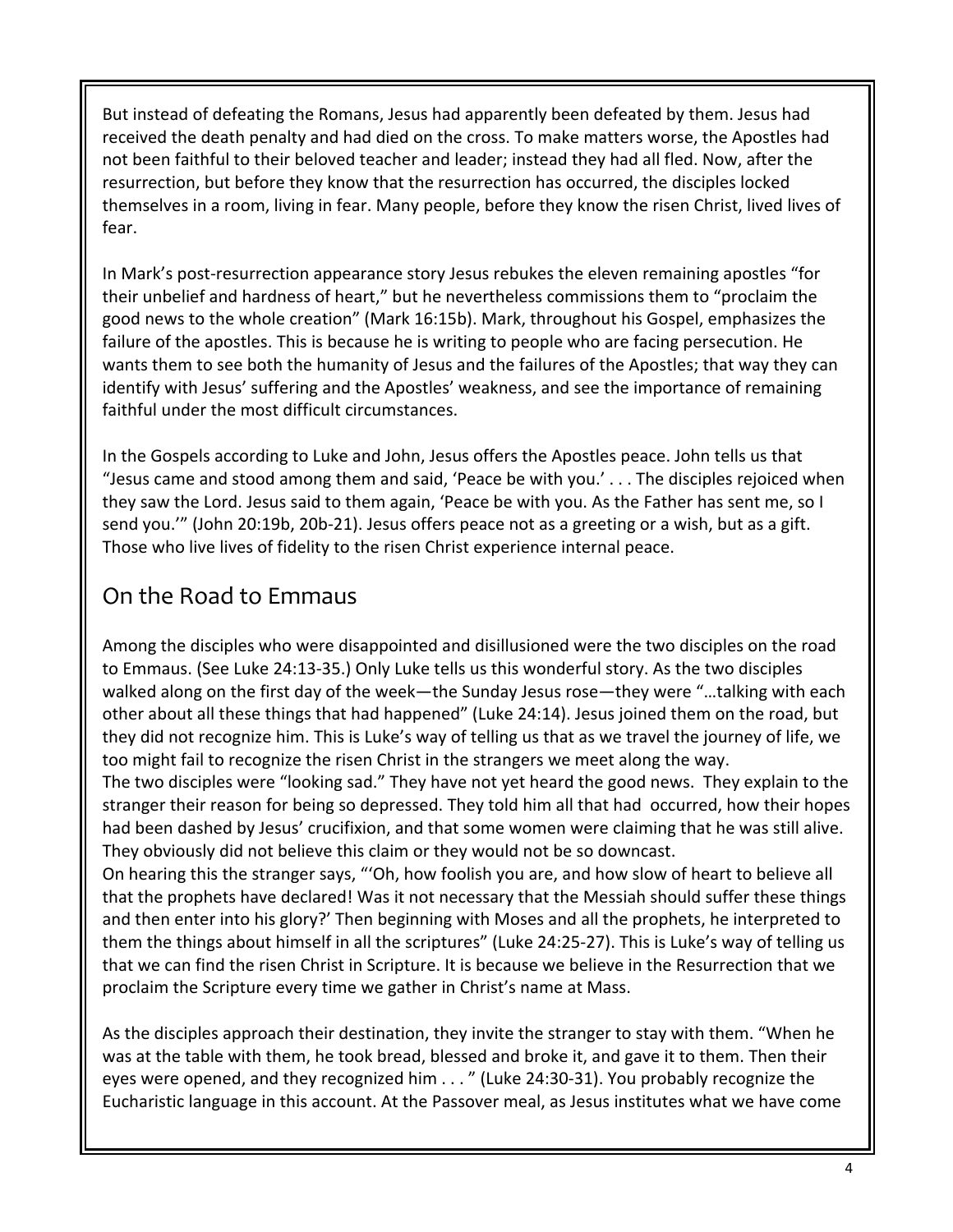to call the sacrament of Eucharist, Luke uses the same language. Luke tells us that Jesus "took a loaf of bread, and when he had given thanks, he broke it and gave it to them, saying, 'This is my body, which is given for you. Do this in remembrance of me'" (Luke 22:19).

By repeating this eucharistic language Luke is telling us that we too encounter the risen Christ when we celebrate the Eucharist.

# Jesus Commissions the Apostles

The commissioning of the apostles is part of every Gospel's post-resurrection appearance stories. Again, the details unique to each Gospel reveal that author's particular emphasis.

## Matthew

In Matthew's Gospel the commissioning takes place on a mountain in Galilee. We said earlier that Matthew is teaching his fellow Jews that Jesus is the new Moses who has authority from God to teach the new law. You will remember that when Moses received the law he received it on a mountain. (See Exodus 19.) In Matthew's Gospel, when Jesus teaches the new law, he teaches from a mountain. (See Matthew 5:1.) Now the apostles, following the angel's instructions to Mary Magdalene (See Matthew 28:7.), have returned to that mountain in Galilee.

Jesus appears to them and says, "All authority in heaven and on earth has been given to me. Go therefore and make disciples of all nations, baptizing them in the name of the Father and of the Son and of the Holy Spirit, and teaching them to obey everything that I have commanded you. And remember, I am with you always, to the end of the age" (Matthew 28:18-20). Notice the emphasis on Jesus' power, his authority. Jesus passes on that authority to the Apostles. To this day we honor the orderly passing on of apostolic authority, the authority that Jesus gave the Apostles, in the organization of our Church.

Jesus also names the mission of the Church: to make disciples of all nations. The Church exists to evangelize. However, the Church will not be left to its own devices to carry out our mission. Jesus promises that he is with us always.

#### Luke

In Gospel according to Luke the commissioning of the disciples takes place in Jerusalem. Jesus begins by offering the disciples peace. Jesus then assures them that the person who is appearing to them is the person who was crucified by showing them the wounds on his hands and feet. Then Jesus, as he did with the two disciples on the road to Emmaus, opens their minds to the Scripture. Jesus says, "Thus it is written, that the Messiah is to suffer and to rise from the dead on the third day, and that repentance and forgiveness of sins is to be proclaimed in his name to all nations, beginning from Jerusalem. You are witnesses of these things" (Luke 24:46-48).